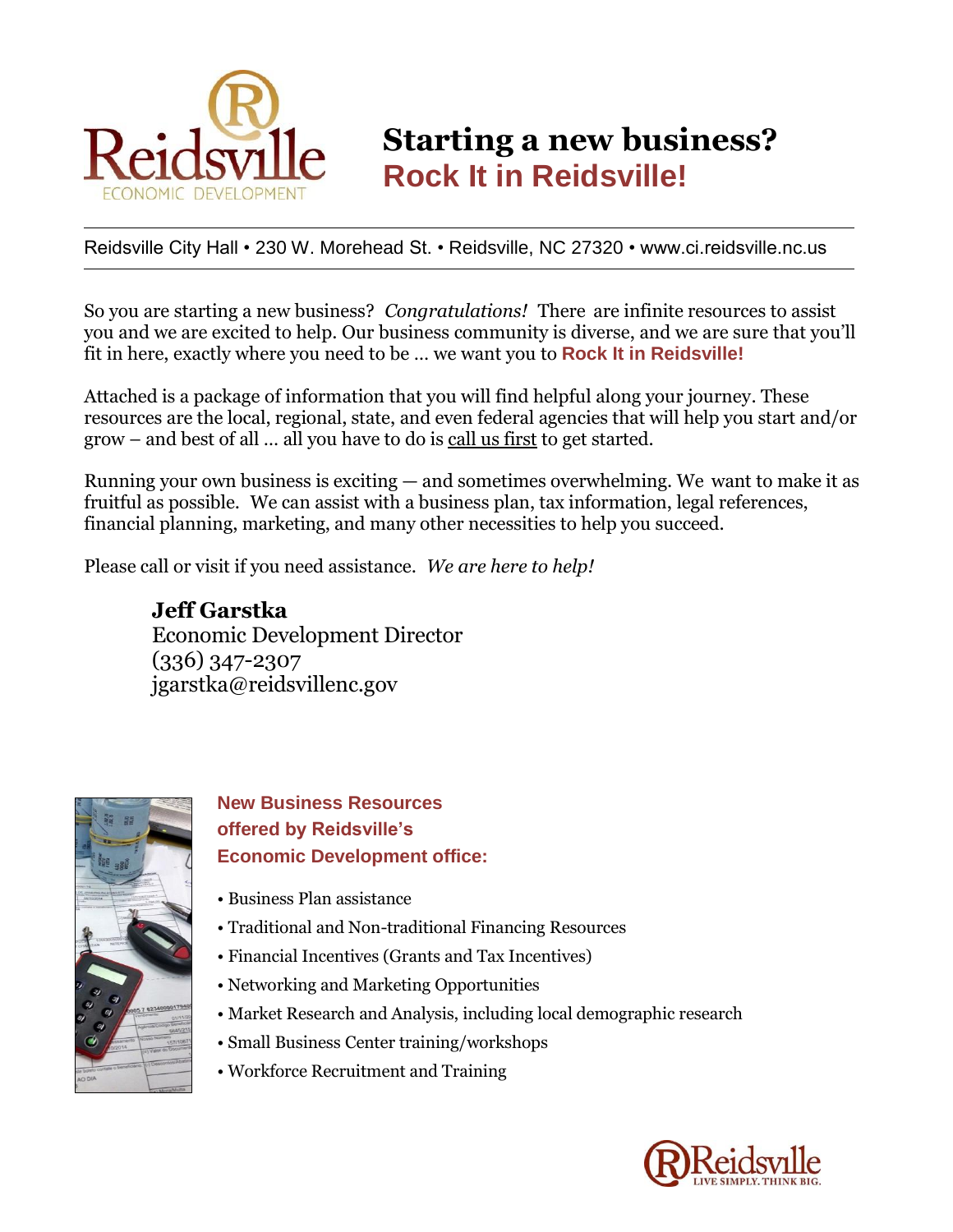

| <b>QUICK FACTS</b>                 | <b>Reidsville</b>                                              | <b>Rockingham County</b>    |
|------------------------------------|----------------------------------------------------------------|-----------------------------|
| Population                         | City: 14,205<br>3-Mile Radius: 29,649<br>5-Mile Radius: 38,530 | 92,300                      |
| <b>Property Tax Rate</b>           | \$0.740 per \$100 valuation                                    | \$0.696 per \$100 valuation |
| Median Household Income            | \$35,617                                                       | \$38,126                    |
| <b>Median Home Value</b>           | \$106,800                                                      | \$106,700                   |
| Home Ownership                     | 51.0%                                                          | 68.8%                       |
| Cost of Living Index               | 80.30                                                          | 82.60                       |
| <b>Poverty Level</b>               | 19.9%                                                          | 18.4%                       |
| Area / Sq. Miles                   | 16.07 sq. mi.                                                  | 565.55 sq. mi.              |
| <b>Population Density</b>          | 965 per sq mile                                                | 156 per sq mile             |
| <b>Median Age</b>                  | 45.1                                                           | 43.6                        |
| <b>High School Graduation Rate</b> | 87.5%                                                          | 80.4%                       |
| <b>Unemployment Rate</b>           | 4.8%                                                           | 4.8%                        |

# **Reidsville City Awards:**

NC Main Street Community Since 1984 NC Certified Retirement Community 2017 Playful City USA American Association of Retirement Communities "Seal of Approval" (2017) *(Reidsville is the only NC city to receive the AARC's "Seal of Approval")*

- 
- 
- 
- 

# **Utilities Unique Establishments**

- City Water, Sewer and Sanitation Historic Penn House *(wedding and event venue)*
	-
- Duke Energy<br>• Piedmont Natural Gas<br>• Reidsville Center for Adult • Piedmont Natural Gas • Reidsville Center for Adult Enterprises (RCARE) • High Speed Fiber *Active Adult "Senior Center"*
- Pennrose Park Country Club **ISO Fire Rating:** 4 *(9-hole course designed by Donald Ross)*

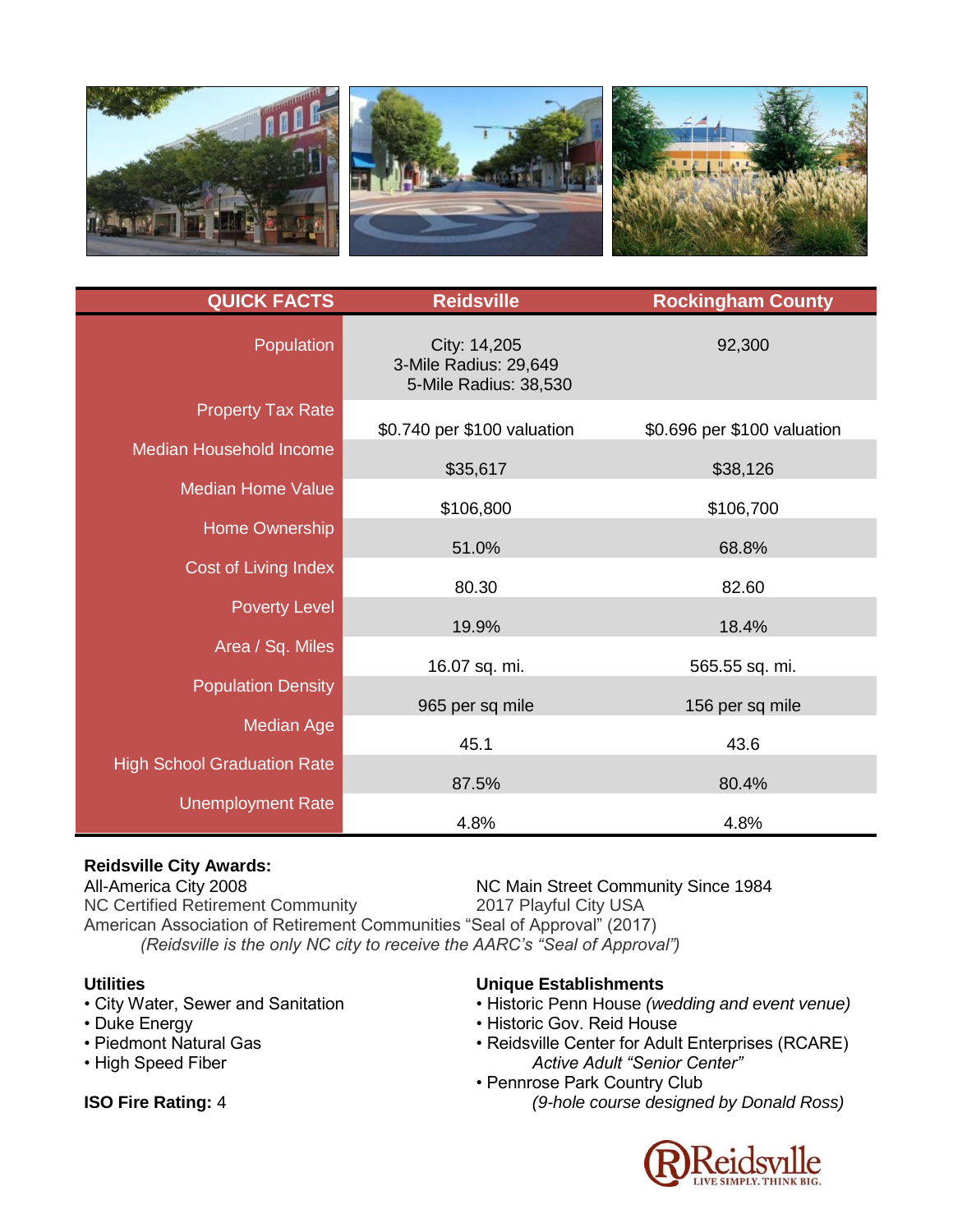#### **Top 5 Private Employers:**

- Keystone Foods (450 employees)
- Henniges Automotive (425 employees)
- UNIFI, Inc. (250 employees)
- Albaad, USA (225 employees)
- Amcor Packaging (200 employees)

#### **25 Public Schools K-13 in Rockingham County:**

15 Elementary Schools (PreK-grade 5)

- 4 Middle Schools (grades 6-8)
- 4 High Schools (grades 9-12)
- 1 Early College (grades 9-13)
- 1 Alternative School

#### Reidsville Schools:

- Lincoln Elementary School
- Monroeton Elementary School
- Moss Street Elementary School (UNCG Lab School)
- South End Elementary School
- Williamsburg Elementary School
- Reidsville Middle School
- Rockingham County Middle School
- Reidsville High School
- Rockingham County High School

#### **Charter / Private Schools**

- Reidsville Baptist (grades K-12)
- Community Baptist (grades K-12)
- Bethany Community Middle School (grades 6-8)

#### **Higher Education**

• Rockingham Community College

#### **Outdoor Recreation**

- Lake Reidsville: Camping, Boating/Fishing, Disc Golf, biking and walking trails (3.0 miles)
- Lake Hunt: Boating, Fishing
- 10 City Parks
- Paved Trails: Jaycee (1.6 mile) & Sherwood (1.3 mile) Parks
- City Youth and Adult Recreational Sports Leagues

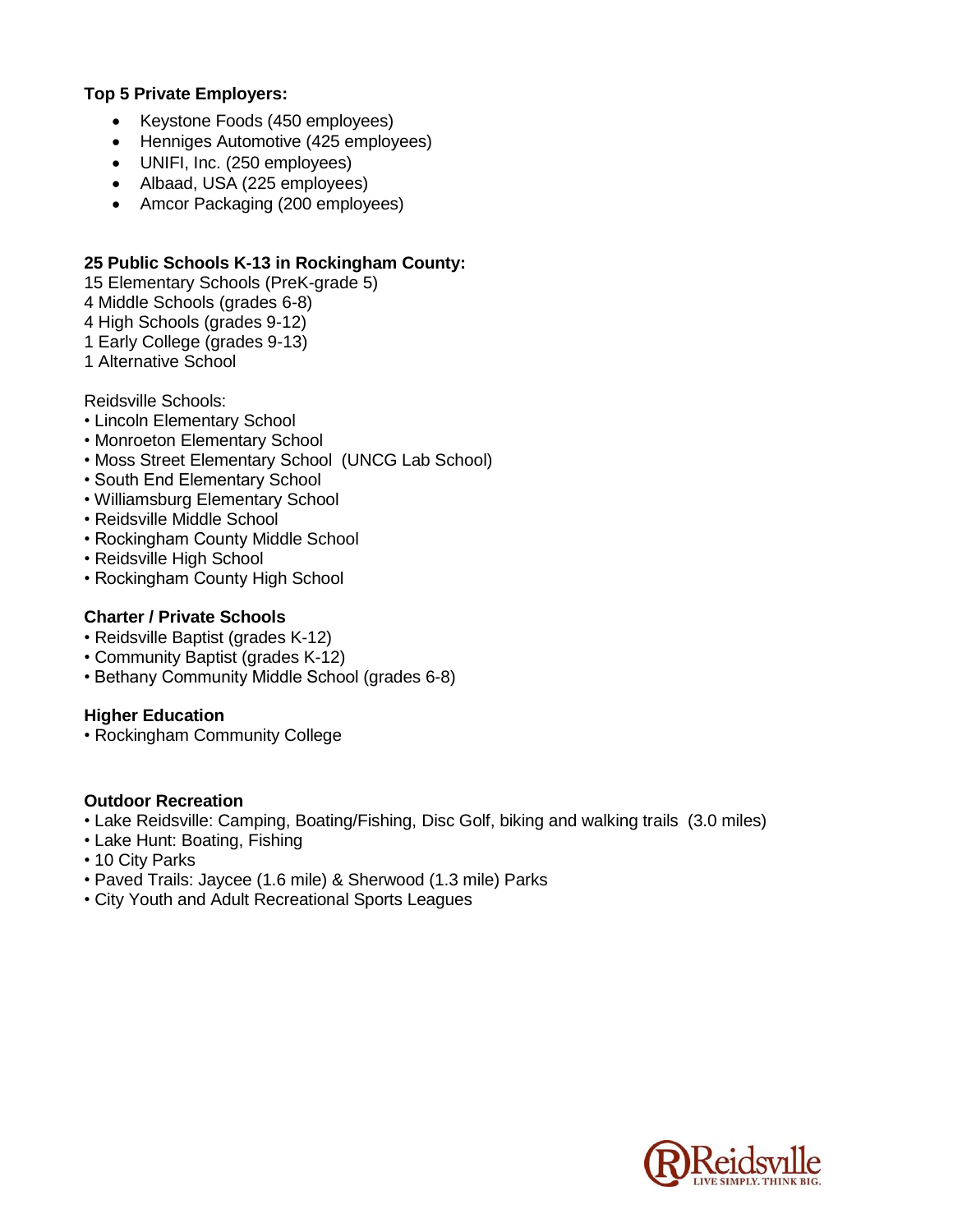#### **Tax Incentives and Grants:**

**Local Tax Incentives:** The City of Reidsville and Rockingham County work closely together to craft individualized incentives for new and expanding businesses.

**State of North Carolina Incentives**: The State of North Carolina offers a variety of loans, grants, and other incentives for new and expanding businesses.

**Downtown Building Rehabilitation Grant**: We encourage you to start your business in our flourishing downtown, and we'll help you! Apply for a Renovation Grant to assist with façade improvements and other interior/exterior renovation costs. Grants are a 50% reimbursement for the first \$10,000 spent and 20% reimbursement for \$10,001- \$60,000 spent (maximum \$15,000 grant award).

For information on any of these incentives, contact Jeff Garstka: (336) 347-2307 or [JGarstka@ReidsvilleNC.gov](mailto:JGarstka@ReidsvilleNC.gov)

### **Already in Business … & Growing?**

It is paramount to the City of Reidsville to retain our businesses and to help them grow! Your needs as a local business are important to us, as the City wants you to become stronger and more efficient.

#### **Ways in Which We Can Help You to Rock It in Reidsville:**

**• Connecting allies** that provide services and programs in areas such as training, grants, financing, government contracting, technical assistance, export/international trade.

**• Supporting business expansion needs** for both real and personal property including financing, tax credits, utility and infrastructure support, worker training and recruiting.

• **Providing custom research** and current data on business and statistical information such as area demographics, wage information, occupational and other trends.

**• Encouraging communication in the business community** through visits, networking opportunities, press releases and focused seminars.

**City Hall is your one-stop portal** to programs and resources offered through partnerships with local, regional, and state allies which may help your business **Rock It in Reidsville**!

To schedule an appointment to discuss your new or expanding business, please contact: Jeff Garstka, Economic Development Director, (336) 347-2307 or [jgarstka@reidsvillenc.gov](mailto:jgarstka@reidsvillenc.gov)

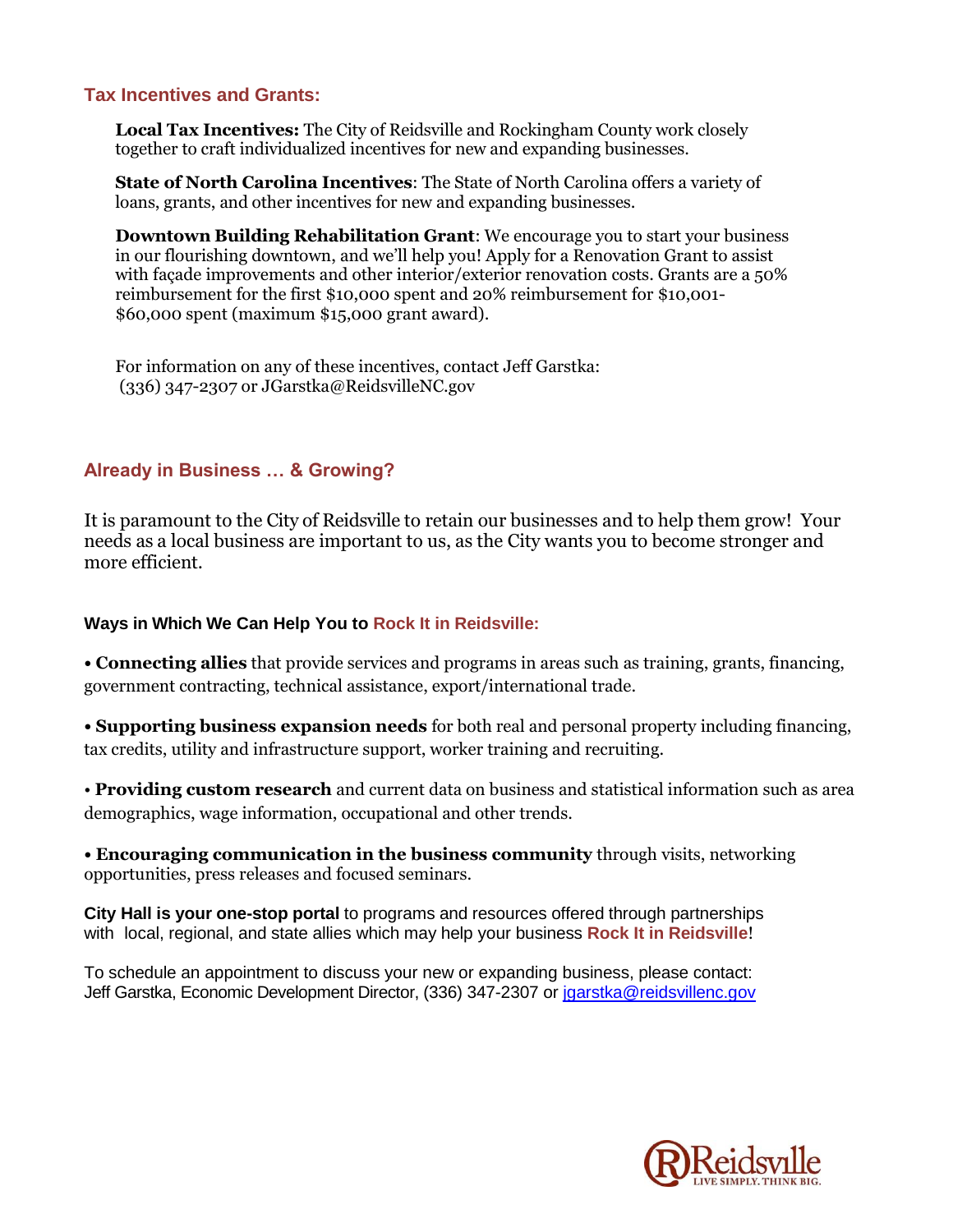### **State of North Carolina Resources**

**SBTDC:** North Carolina's Small Business and Technology Development Center (SBTDC) is an extension of The University of North Carolina system. The SBTDC is committed to providing services that enable existing small and mid-sized businesses, entrepreneurs and local/state leaders to innovate and succeed. Learn more about their resources at [www.sbtdc.org](http://www.sbtdc.org/)

Rockingham County is served by the Greensboro office via NC A&T State University: <http://www.sbtdc.org/offices/ncat-uncg/>

Programs offered include:

- Business and Management Advice Research
- 
- Financial Assistance and Analysis Strategy Development
	-
- **EDPNC:** The Economic Development Partnership of North Carolina is a public-private partnership focused on the recruitment of new businesses and the expansion/retention of existing businesses across North Carolina. With a regional office in Greensboro, the EDPNC offers a variety of grants, incentives

and other assistance for small and large companies. [www.edpnc.com](http://www.edpnc.com/)

**North Carolina Rural Center Microloan Program** offers several loan options for new and expanding businesses. The N.C. Small Businesses Credit Initiative helps make capital available for business startups and expansions across the state. The Microenterprise Loan Program works with individuals who have sound ideas for starting or expanding a small business but may not qualify for bank loans. www.ncruralcenter.org

**Building Reuse Program, N.C. Department of Commerce** provides funding for job creation taking place in vacant buildings. Buildings must have been vacant for at least three months prior to application deadlines. Mixed-use or adaptive reuse projects that include housing may be eligible, provided the building will be occupied by at least one private company committed to creating new jobs. Priority will be given to projects that create five (5) or more new full-time jobs. The renovation project must begin within six months of the grant award and should be completed within 18 months. <https://www.nccommerce.com/ruraldevelopment/rural-grants-programs/building-reuse>

**North Carolina State Historic Preservation Office (SHPO)** provides resources on historic properties, including preservation, restoration, reuse and tax credit information, [www.hpo.ncdcr.gov](http://www.hpo.ncdcr.gov/) Contact Jenn Brosz, (919) 807-6587 or [jenn.brosz@ncdcr.gov](mailto:jenn.brosz@ncdcr.gov)

**Historic Tax Credits** are a useful tool to offset federal income tax liabilities for projects that result in the reuse of buildings on the National Historic Register. We can assist you with the appropriate contacts to help you through this beneficial, yet complex process.

**N.C. Main Street Program:** Reidsville has been a NC Main Street designated community since 1984. Through the local government, the NC Main Street Center offers financial, technical and other resources to businesses which locate in the downtown area. Grant opportunities include building rehabilitation assistance, infrastructure upgrades, historic preservation projects and other downtown revitalization efforts. [www.nccommerce.com/rd/main-street](http://www.nccommerce.com/rd/main-street)



- 
- Marketing Assistance and Market Research Leadership and Employee Performance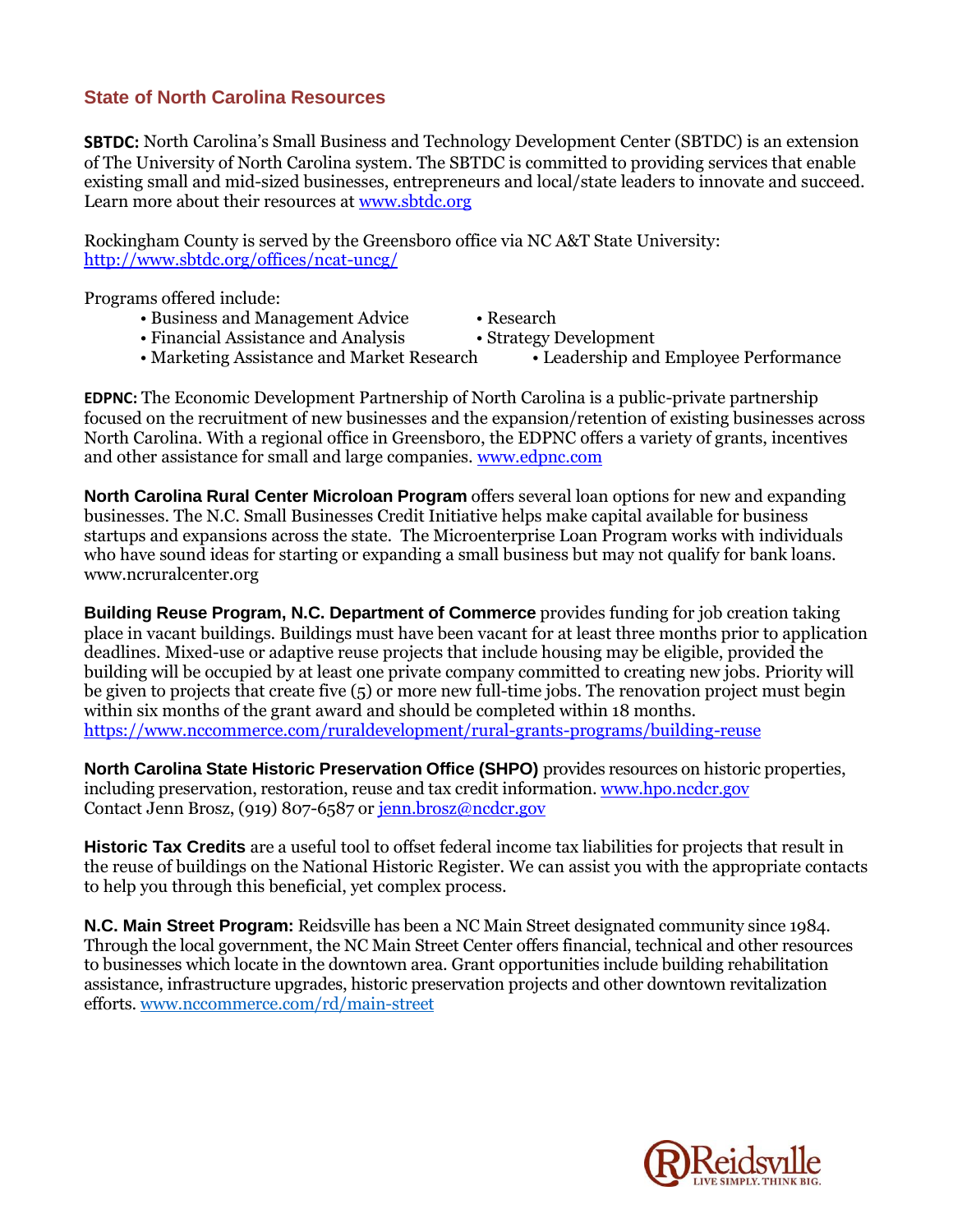#### **Local Resources**

**The City of Reidsville:** Regardless of whether you need help with local organizations, statewide agencies or even federal offices, we encourage you to make your first phone call to the City of Reidsville's Economic Development Director Jeff Garstka, (336) 347-2307 o[r jgarstka@reidsvillenc.gov](mailto:jgarstka@reidsvillenc.gov)

Incentives offered by the City of Reidsville include:

- **Recruitment/Expansion Incentives:** The Reidsville Economic Development Department manages various incentive programs, along with the Rockingham County Center for Economic Development, Tourism and Small Business. Projects involving job creation and tax base expansion may be eligible for local, state and utility provider incentives.
- **Small Business Loans:** The City of Reidsville has a small business revolving loan program to assist small businesses with the necessary startup capital to help businesses succeed and grow.
- **Downtown Revitalization Grant:** We offer grant opportunities for businesses in our flourishing downtown area. Grants support exterior and/or interior of a vacant property. Our "façade" grant program is a great way to supplement the necessary capital it takes to get your business started.
- **Center City Incentive Grant:** For properties in the downtown area and within our Urban Redevelopment Zone, we offer a unique tax incentive for industrial, commercial, retail and multi-family redevelopment. Ask us to find out if your property is within the URZ.
- **Planning/Zoning/Inspections**: The City of Reidsville Planning and Zoning office is available for consultation regarding potential projects within the City of Reidsville. We want to ensure your project is up and running as quickly, efficiently, and safely as possible! Contact Donna Setliff, (336) 349-1065 o[r dsetliff@reidsvillenc.gov](mailto:dsetliff@reidsvillenc.gov)

**Reidsville Chamber of Commerce** is a great resource for small and large businesses. The Chamber provides various networking opportunities, business-to-businesses seminars, member Ribbon Cuttings, lobbying services and other business-support services. The Chamber is also the host site of the SCORE program [\(www.score.org\)](http://www.score.org/) as well as the Reidsville Visitors Center. [www.reidsvillechamber.org](http://www.reidsvillechamber.org/)

**Rockingham County Community College:** North Carolina has long been known to have one of the most innovative community college systems in the country. RCC offers customized employee training on-site and

off-site for small and large companies, continuing education classes, degree programs and certifications as well as small business support services. [www.rockinghamcc.edu](http://www.rockinghamcc.edu/)

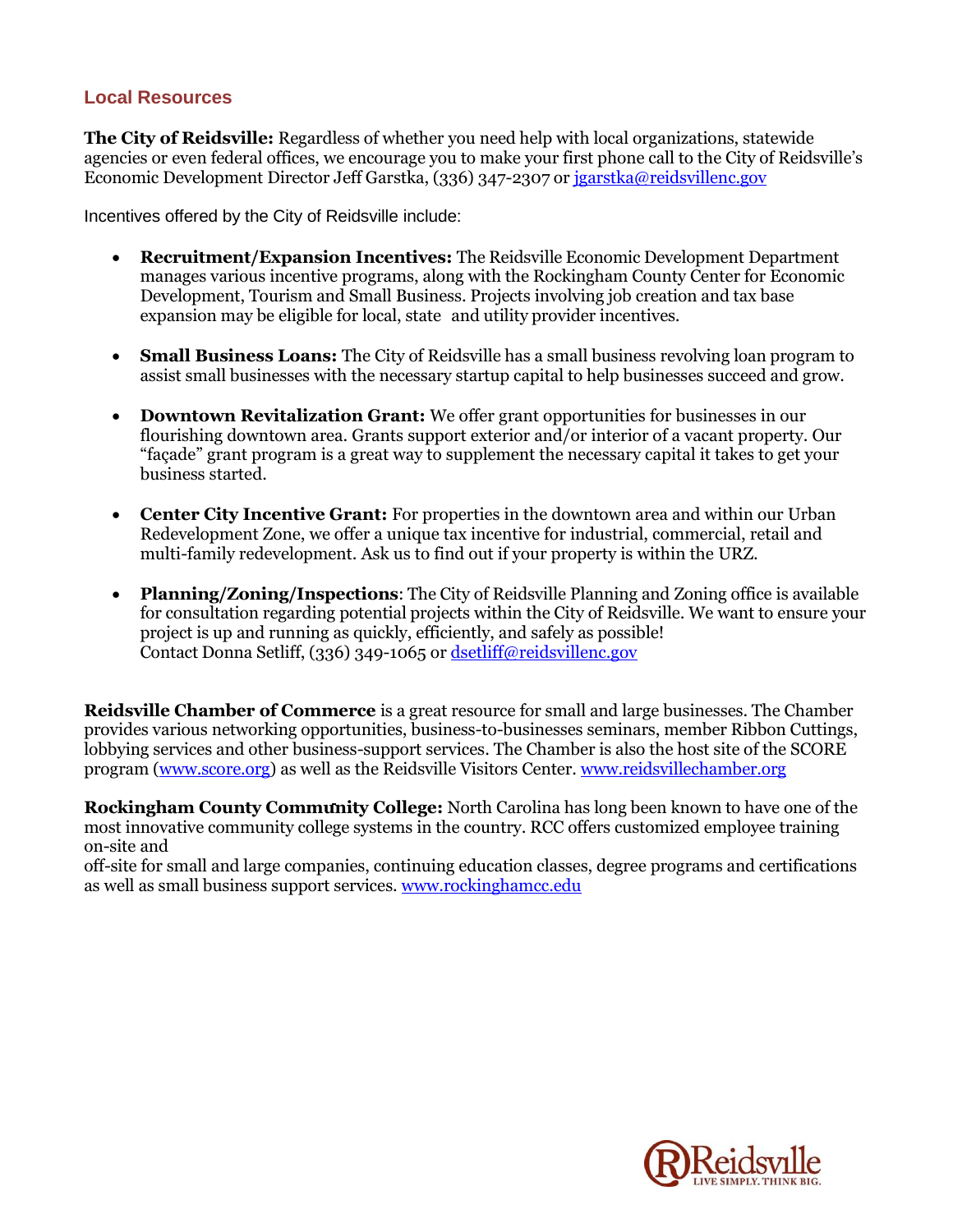#### **Small Business Resources:** Contact information

*Offering assistance with small business opportunities, business plans, available properties, and financing options.*

**Federal Tax ID Number:** [www.irs.gov](http://www.irs.gov/) —> Online EIN application

**North Carolina Tax ID Number:** [www.dornc.com](http://www.dornc.com/) —> Form NC - BR for sales and use and income tax withholding.

**Reidsville Chamber of Commerce**: (336) 349-8481

**Rockingham Community College**: Vu Donie, (336) 342-4261

**Business Name Registration:** Rockingham County Register of Deeds: There is a registration fee. (See Certificate of Assumed Name.)

**City of Reidsville Requirements:** For all business registrations, required sign permits, building permits and inspections and zoning compliance, contact Donna Setliff, (336) 349-1065

**Rockingham County Tax Listing for Personal Property:** Every business must list all business property every January. Contact Mark McClintock, Tax Administrator, (336)342-8382

**Health Department Inspections:** For food-service businesses; businesses must schedule appointments. Rockingham County Health and Human Services, (336) 342-8140 <http://www.rockinghamcountypublichealth.org/pview.aspx?id=15219&catid=0>

**NC Department of Agriculture:** For commercial bakeries and home-based food businesses, (919) 733-7366

**SCORE** is America's premier source of free business mentoring and education. Call (336) 333-5399 or visit [www.score.org f](http://www.score.org/)or free, confidential advice.

**North Carolina Department of Commerce Business Link** offers the business community a centralized information source for business start-up information, existing industry resources and state business regulations, 800-228-8443 or www.blnc.gov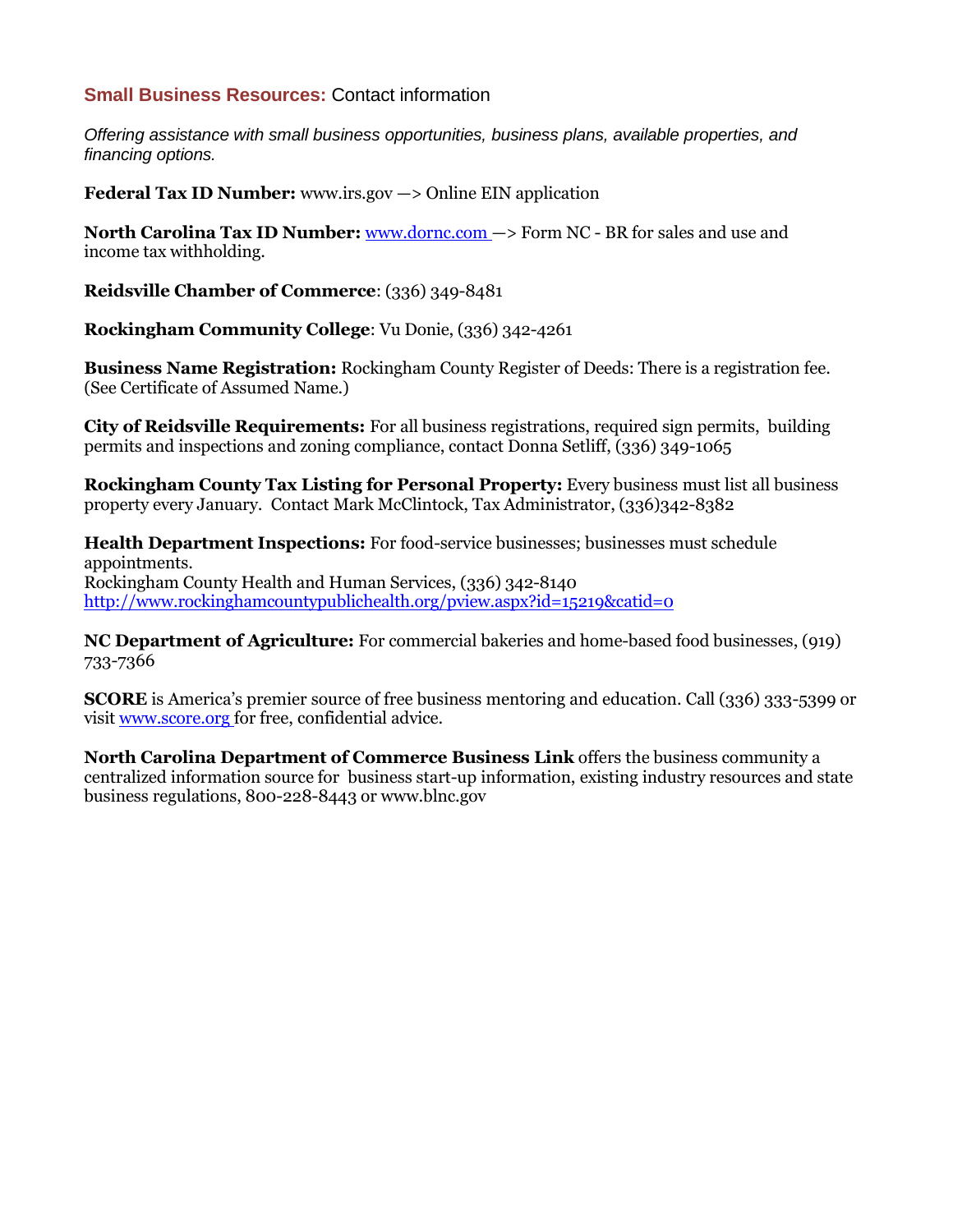## **BUSINESS STARTUP CHECKLIST**

After you evaluate your business idea, determine startup costs and research the market, you'll be ready to take on the next steps to starting your business.

| Prepare a <b>business plan</b> that outlines the business's goals, operating procedures,<br>and competitors, as well as the company's current and desired funding.                                                                       |  |
|------------------------------------------------------------------------------------------------------------------------------------------------------------------------------------------------------------------------------------------|--|
| Register business name at Register of Deeds office.                                                                                                                                                                                      |  |
| Incorporate vour business or form an LLC. It provides the owner with personal<br>asset protection from the debts and liabilities of the company.                                                                                         |  |
| Obtain your federal tax identification number (also called employer identification<br>number or EIN). This is used by the IRS to identify a business for taxation matters.                                                               |  |
| Obtain a state tax identification number. Contact your state's taxation department<br>to determine whether your state of formation imposes this requirement.                                                                             |  |
| Obtain the <b>necessary permits</b> . Licenses may be required by your city,<br>municipality, county and/or state. Contact your Secretary of State and local<br>government to ensure you meet any requirements.                          |  |
| Select an <b>accountant</b> and <b>attorney</b> you can turn to for advice when starting out, as<br>well as throughout the life of the business.                                                                                         |  |
| Just like every personal relationship has its ups and downs, so do business<br>partnerships. Before you tie the knot (so to speak), enter into what is known<br>as a <b>partnership agreement</b> to protect yourself and your business. |  |
| Open a business bank account and obtain a business credit card.<br>Contact your bank about business banking requirements to ensure you have<br>all the necessary paperwork.                                                              |  |
| Set up your <b>business accounting/bookkeeping</b> . Be prepared to account for all<br>disbursements, payments received, invoices, accounts receivable/payable, etc.                                                                     |  |
| Obtain <b>business insurance</b> . Discuss your particular industry and business needs<br>with your insurance agent to obtain the appropriate type / amount of insurance.                                                                |  |
| Ensure you comply with <b>government requirements</b> (e.g., unemployment<br>insurance, worker's compensation, OSHA, payroll tax requirements, self-<br>employment taxes, etc.).                                                         |  |
| Determine your <b>business location</b> and take these steps:<br>• Home-based: Check zoning requirements<br>• Other location: Lease office or retail space and obtain necessary furniture,<br>equipment and supplies.                    |  |
| <b>Create any necessary forms</b> such as contracts, service agreements and invoices<br>so you can easily bill customers, track payments and keep records.                                                                               |  |
| Obtain business financing.                                                                                                                                                                                                               |  |
| Create a logo. business cards. letterhead. envelopes, etc., to build<br>business identity.                                                                                                                                               |  |
| Secure your company's website <b>domain name</b> . Create a website. A company<br>website allows you to establish your brand and will be the first opportunity to make<br>an impression with customers.                                  |  |
| <b>Create a marketing plan</b> for your products and services. Increase the likelihood<br>for success with a plan for promoting your products / services to a target market.                                                             |  |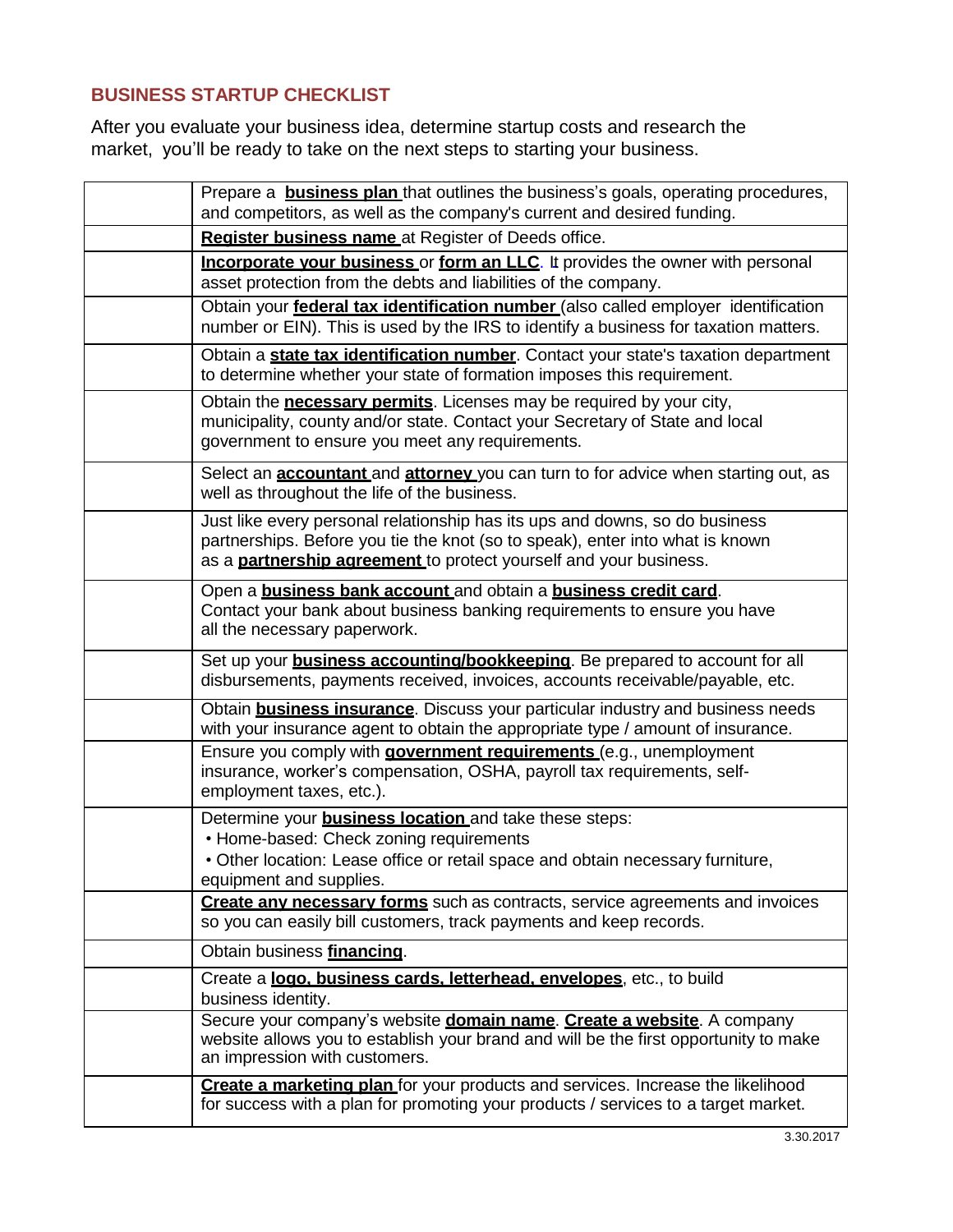#### **BUSINESS PLAN OUTLINE** for New Businesses

#### **I. EXECUTIVE SUMMARY**

**A brief summary of the business including:** type of business, brief description of the business, its products/services and owners, form of organization. For the loan you are seeking, include the amount requested, the use of the loan, and your equity investment. Please limit information to one (1) page. You may/will need to revise and update after completing entire business plan.

#### **II. PRODUCT OR SERVICE**

Detailed descriptions of the product or service (include an example or photo if possible). Do you have suppliers identified and what are the terms you have with those suppliers? 30-60 day accounts or COD? What are the terms you will have with your customers? Cash basis or accounts receivable?

**A. If you are selling a product**: Key suppliers and your terms and arrangements with them.

**B. If you are selling a service**: Which services will be provided at the business location and which will be delivered "in the field."

#### **III. MARKETING STRATEGY**

- **A. Target market/customer profile**: Specify age, gender, income, preferences, location, etc.
- **B. Industry analysis**: What are the trends in your industry?
- **C. Market analysis**: Total market size and the share you will capture, seasonality, unique aspects.

#### **D. Describe the "five P's" for your business:**

- **1. Product:** how you will design and package your product/service
- **2. Price:** how you will price your product/service
- **3. Place:** how products (and related services) are distributed to the consumer
- **4. Promotion:** what media and marketing methods you will use to generate awareness and interest about your product/service; include examples of your promotional materials (brochures, website, print ads, copy for radio ads, calendar of events for special/regular promotions, etc.)
- **5. People:** sales force; those who will be responsible for marketing your product/service
- **E. Competition**: list of competitors by name, location, and their strengths and weaknesses; how you will succeed against them; how they will react to your entry into the market.

#### **IV. OPERATIONS**

**A. Legal structure** and why you chose it.

#### **B. Management and personnel**

- 1. Who are the key managers/owners, and what relevant experience and background do they bring to the business? (include résumés)
- 2. Describe non-management positions, responsibilities/qualifications, and personnel policies
- **C. Customer service**: procedures and policies regarding your work and how you will treat customers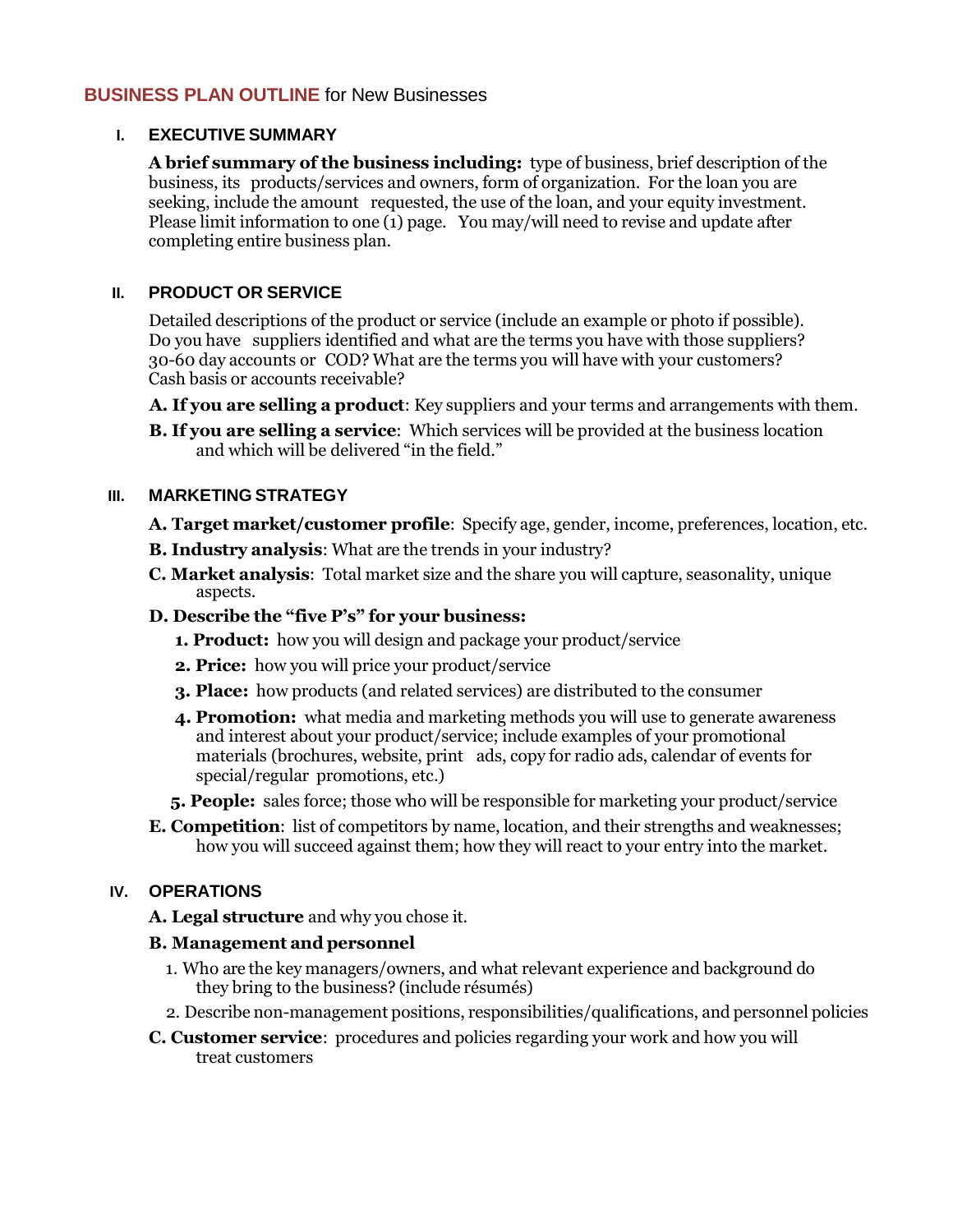#### **D. Location and operations**

- 1. Your facility, including a store layout, description of business image, hours of operation
- 2. Operations plan: how you will deliver your product/service to the customer, from start to finish (who does what tasks, how long it takes, etc.)
- 3. Renovations and equipment list (including prices and condition new or used)
- 4. Taxes to be paid (collected sales tax?), licenses required, and insurance needed
- **E. Exit Strategy:** Life happens. What will happen to the business in case of emergency?
- **F. Partnership Agreement:** Do you have a partner and Partnership Agreement everyone agrees to?

#### **V. FINANCIALS**

#### **A. Cash flow projections for three years (Please use your best estimates.)**

- 1. Loan amortization schedule
- 2. Detailed assumptions for each line item
- **B. Break–evenanalysis**
- **C. Personal financial statement for all owners, co-signers**
- **D. Risk factors**: Identify major risks and describe how business will overcome them.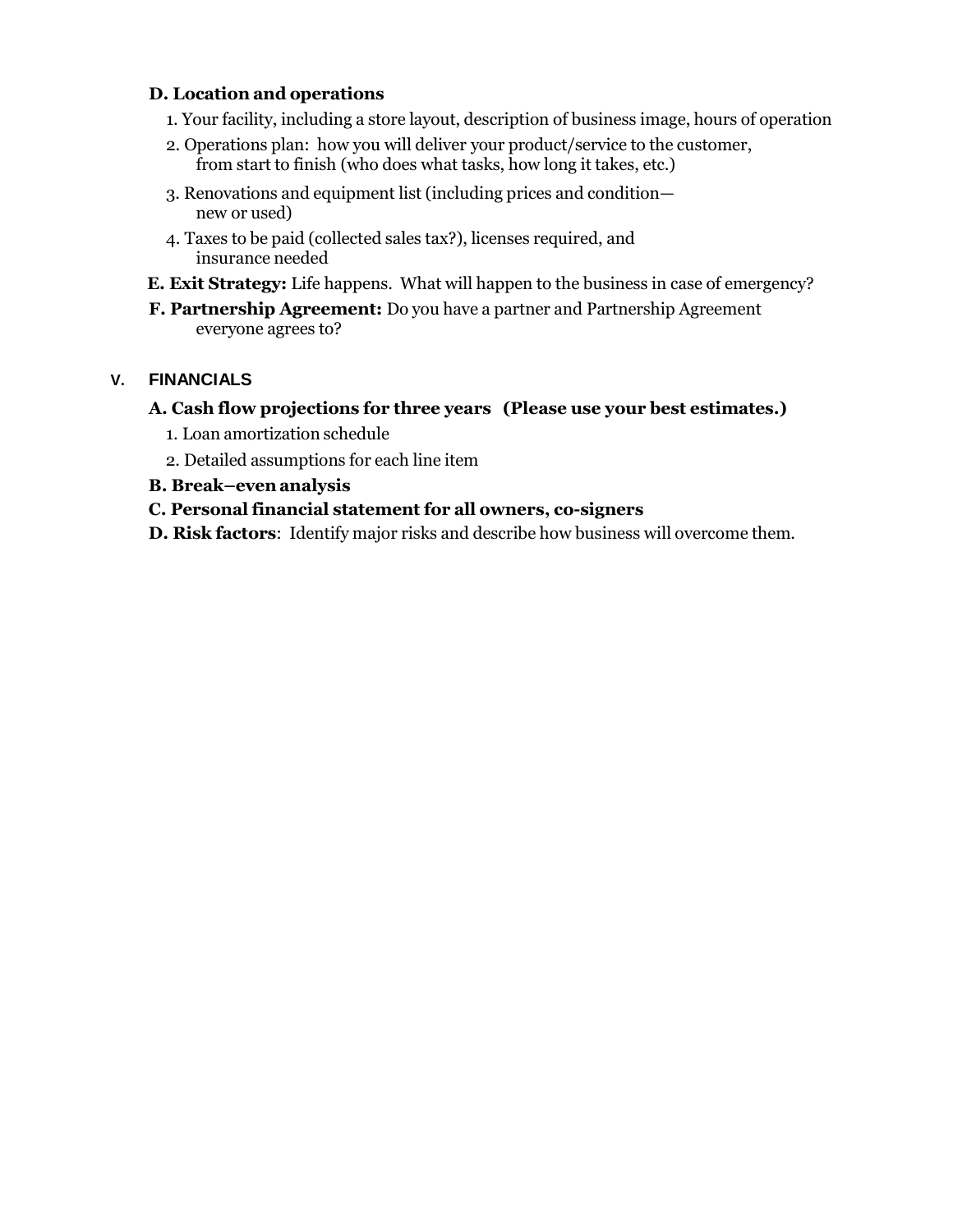# **EXPERT ADVICE: 10 Tips to Craft a Strong Business Plan**

#### The Staff of [Entrepreneur](http://www.entrepreneur.com/author/the-staff-of-entrepreneur-media-inc) Media, Inc. January 15, 2015

*In their book Write Your [Business](http://bookstore.entrepreneur.com/product/write-your-business-plan/?ctp=Press&cnm=Editors&src=Excerpt) Plan, the staff of Entrepreneur Media, Inc. offer an in-depth understanding of what's essential to any business plan, what's appropriate for your venture, and what it takes to ensure success. In this edited excerpt, guest contributor Kaye Vivian, an expert in writing business plans, offers advice on how you can improve your business plan content and presentation.*

#### **When it comes to content, these 10 tips will help:**

**1. Know your competition.** Be prepared to name them and tell what makes you different from (and better than) each of them. But do not disparage your competition.

**2. Know your audience.** You'll probably want several versions of your business plan—one for bankers or venture capitalists, one for individual investors, one for companies that may want to do a joint venture with you rather than fund you, etc.

**3. Have proof to back up every claim you make.** If you expect to be the leader in your field in six months, you have to say why you think so. If you say your product will take the market by storm, you have to support this statement with facts. If you say your management team is fully qualified to make the business a success, be sure staff résumés demonstrate the experience needed.

**4. Be conservative in all financial estimates and projections.** If you feel certain you'll capture 50 percent of the market in the first year, you can say why you think so and hint at what those numbers may be. But make your financial projections more conservative—for example, a 10 percent market share is much more credible.

**5. Be realistic with time and resources available.** If you're working with a big company now, you may think things will happen faster than they will once you have to buy the supplies, write the checks and answer the phones yourself. Being overly optimistic with time and resources is a common error entrepreneurs make. Being realistic is important because it lends credibility to your presentation. Always assume things will take 15 percent longer than you anticipated. Therefore, 20 weeks is now 23 weeks.

**6. Be logical.** Think like a banker, and write what they would want to see.

**7. Have a strong management team.** Make sure it has good credentials and expertise. Your team members don't have to have worked in the field, but you do need to draw parallels between what they've done and the skills needed to make your venture succeed. Don't have all the skills you need? Consider adding an advisory board of people skilled in your field, and include their resumes.

**8. Document why your idea will work.** Have others done something similar that was successful? Have you made a prototype? Include all the variables that can have an impact on the result or outcome of your idea. Show why some of the variables don't apply to your situation or explain how you intend to overcome them or make them better.

**9. Describe your facilities and location for performing the work.** If you'll need to expand, discuss when, where and why.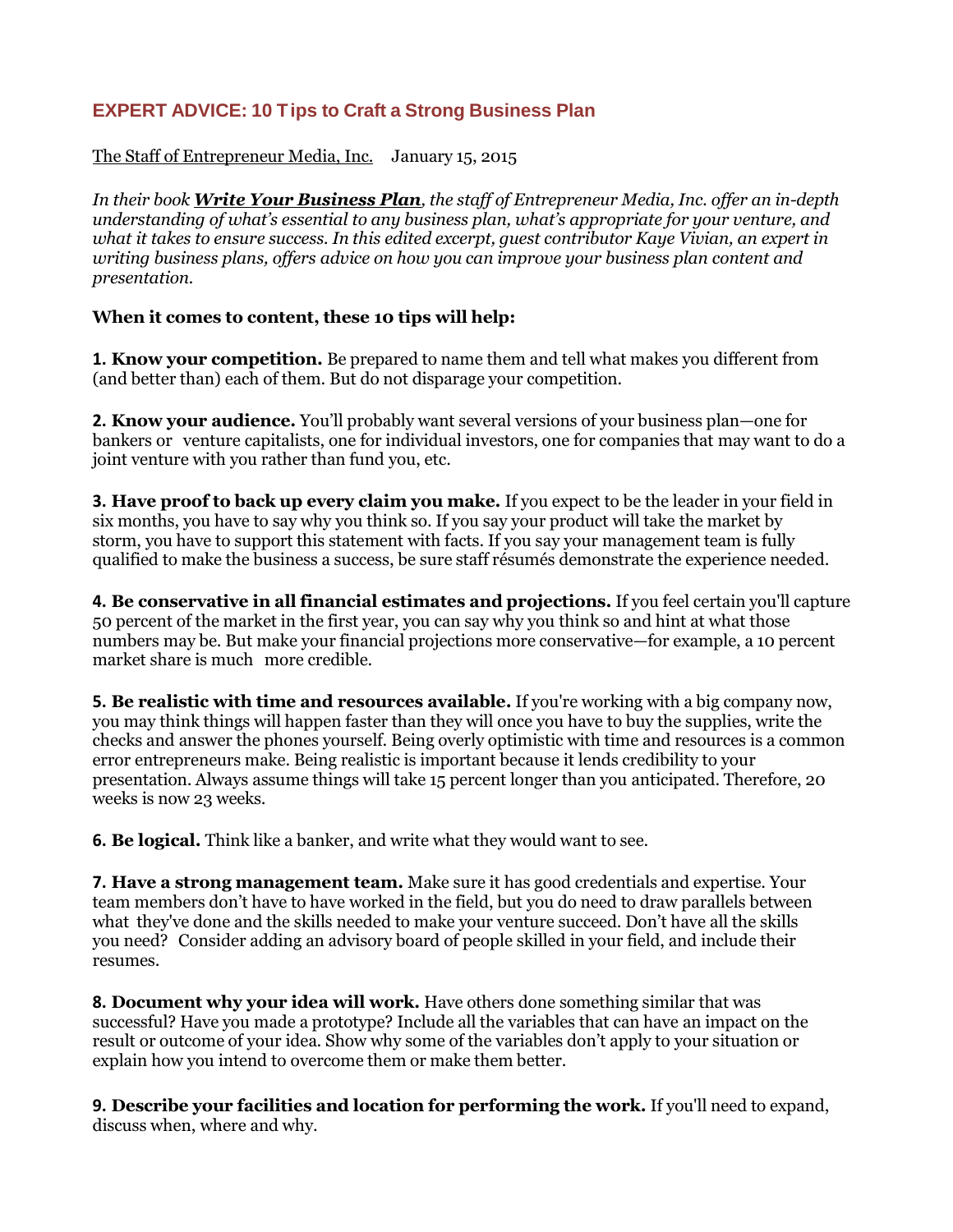**10. Know what is legally required.** Talk to a CPA or accountant about tax requirements and basic bookkeeping. Research licenses and permits that are required by local, state and federal government. Make an appointment with an attorney to determine the best ownership structure. Talk to your insurance agent about insurance, especially liability insurance. Take a REAL Entrepreneurship class! It's free!

#### **And here's what** *not* **to include in your business plan:**

**1. Form over substance.** If it looks good but doesn't have a solid basis in fact and research, you might as well save your energy.

**2. Empty claims.** If you make a statement without supporting it, you may as well leave it out. You need to follow up what you say in the next sentence with a statistic, fact or even a quote from a knowledgeable source that supports the claim.

**3. Rumors about the competition.** If you know for sure a competitor is going out of business, you can allude to it, but avoid listing its weaknesses or hearsay. Stick to facts.

**4. Superlatives and strong adjectives.** Words like "major," "incredible," "amazing," "outstanding," "unbelievable," "terrific," "great," "most," "best" and "fabulous" don't have a place in a business plan. Avoid "unique" unless you can demonstrate with facts that the product or service is truly one of a kind. (Hint: Chances are, it isn't.)

**5. Long documents.** If readers want more, they'll ask.

**6. Overestimating on your financial projections.** Sure you want to look good, but resist optimism here. Use half of what you think is reasonable. It's better to underestimate than set expectations that aren't fulfilled.

**7. Overly optimistic time frames.** Ask around or do research on the Internet. If it takes most companies six to 12 months to get up and running, that's what it'll take yours. If you think it'll take three months to develop your prototype, double it. You'll face delays you don't know about yet—ones you can't control. Remember to be conservative in your time predictions.

**8. Gimmicks.** Serious investors want facts, not gimmicks. They may eat the chocolate rose that accompanies the business plan for your new florist shop, but it won't make them any more interested in investing in the venture.

**9. Amateurish financial projections.** Spend some money and get an accountant to do these for you. They'll help you think through the financial side of your venture, plus put the numbers into a standard business format that a businessperson expects.

**10. Unrealistic Partnerships.** For every successful partnership, there are more than 10 failures. Have a signed, agreed partnership agreement while you are still friends in your business plan.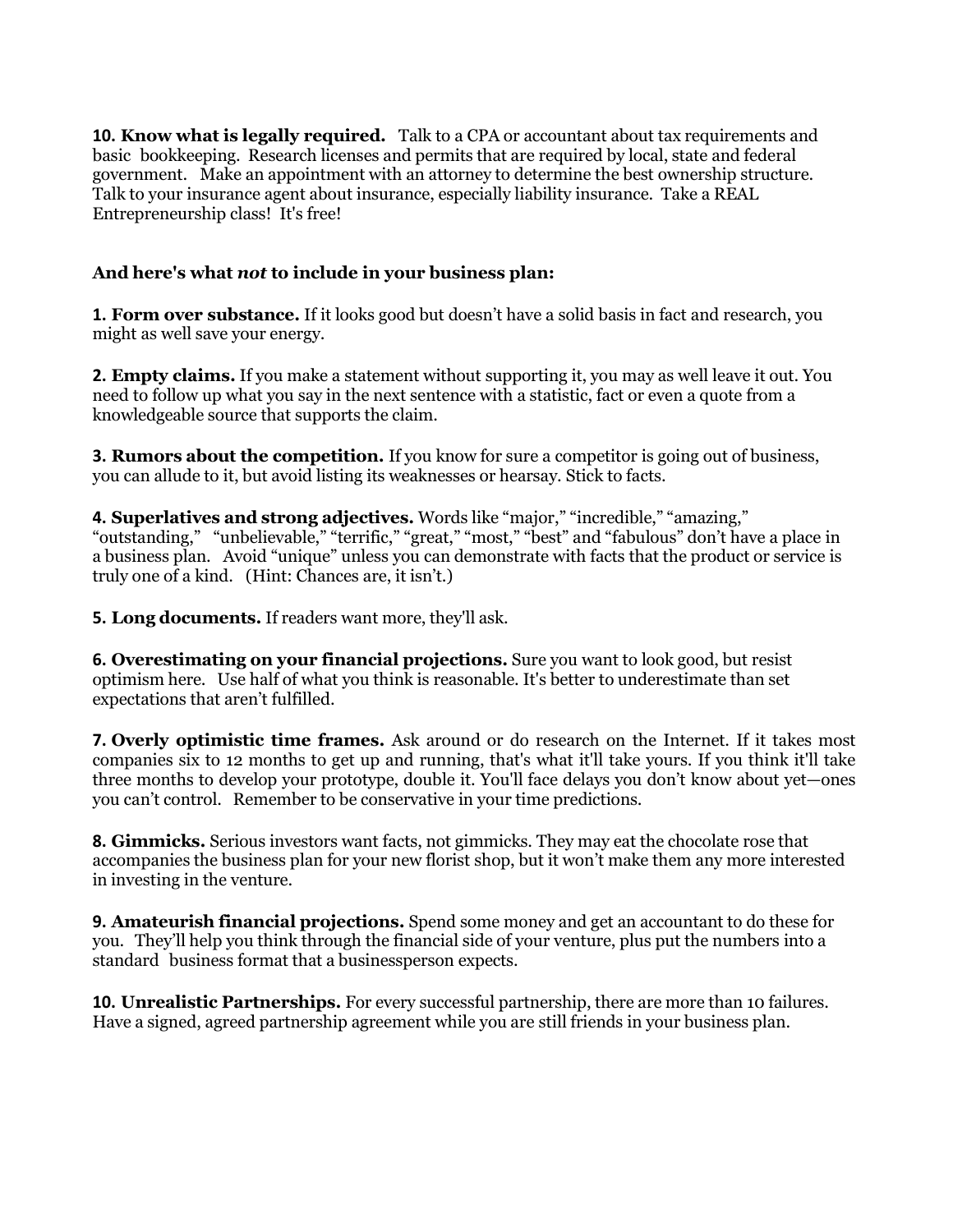#### **HOW TO PREPARE A MARKETING PLAN**

Businesses with the most successful marketing campaigns never just stick with one tactic. They follow a marketing plan which enables them to try new things and analyze the results. They're constantly trying new approaches to see what gives them the highest response rate such as A/B testing and other analyses.

#### **Marketing Plan Checklist**

- **1.** Describe your **market** and the characteristics and size of each market segment; review key market trends.
- **2.** Research what **customers value**, such as product features, quality, service, image.
- **3.** Compare the **distribution channels** for reaching customers (eg direct sales or through retailers).
- **4.** Profile your **competitors** and what they're offering.
- **5.** Identify other key factors influencing your business environment; carry out a **SWOT analysis** of your competitive position (Strengths, Weaknesses, Opportunities, Threats).
- **6.** Review the effectiveness of **previous marketing** initiatives such as advertising campaigns or seasonal sales.
- **7.** Assess the **profitability** and sales potential of different customers and market segments, and of different products or activities.
- **8.** Decide who to **target** among both existing and potential customers; decide which products to push and those which need updating or replacing.
- **9.** Set specific **objectives**: for example, retaining existing customers, increasing order sizes, selling new products or winning new customers.
- **10.** Decide how you will **price** each product or service.
- **11.** Decide how you will distribute and **sell**; plan how to improve customer service and satisfaction.
- **12.** Plan how you will **promote** your products or services, and how you will keep in touch with customers.
- **13.** Identify customers' purchasing cycles to **timetable** marketing activities.
- **14.** Confirm the **implications** of your marketing plan for the rest of your business: production and training requirements, for instance.
- **15.** Prepare realistic sales forecasts and **budgets**.
- **16.** Include key indicators (eg new enquiries, conversion rates, customers lost, average order value) and a system for **measuring** them in your plan.

#### **CARDINAL RULES OF YOUR MARKETING PLAN**

- **DO:** Base your plan on solid **market research** Focus on **target customers** Build an action plan to achieve specific **objectives Learn** from experience **Measure** the effectiveness of your plan
- **DON'T: Spread** your efforts too widely Make plans you can't **fulfill** Make **unrealistic** assumptions and forecasts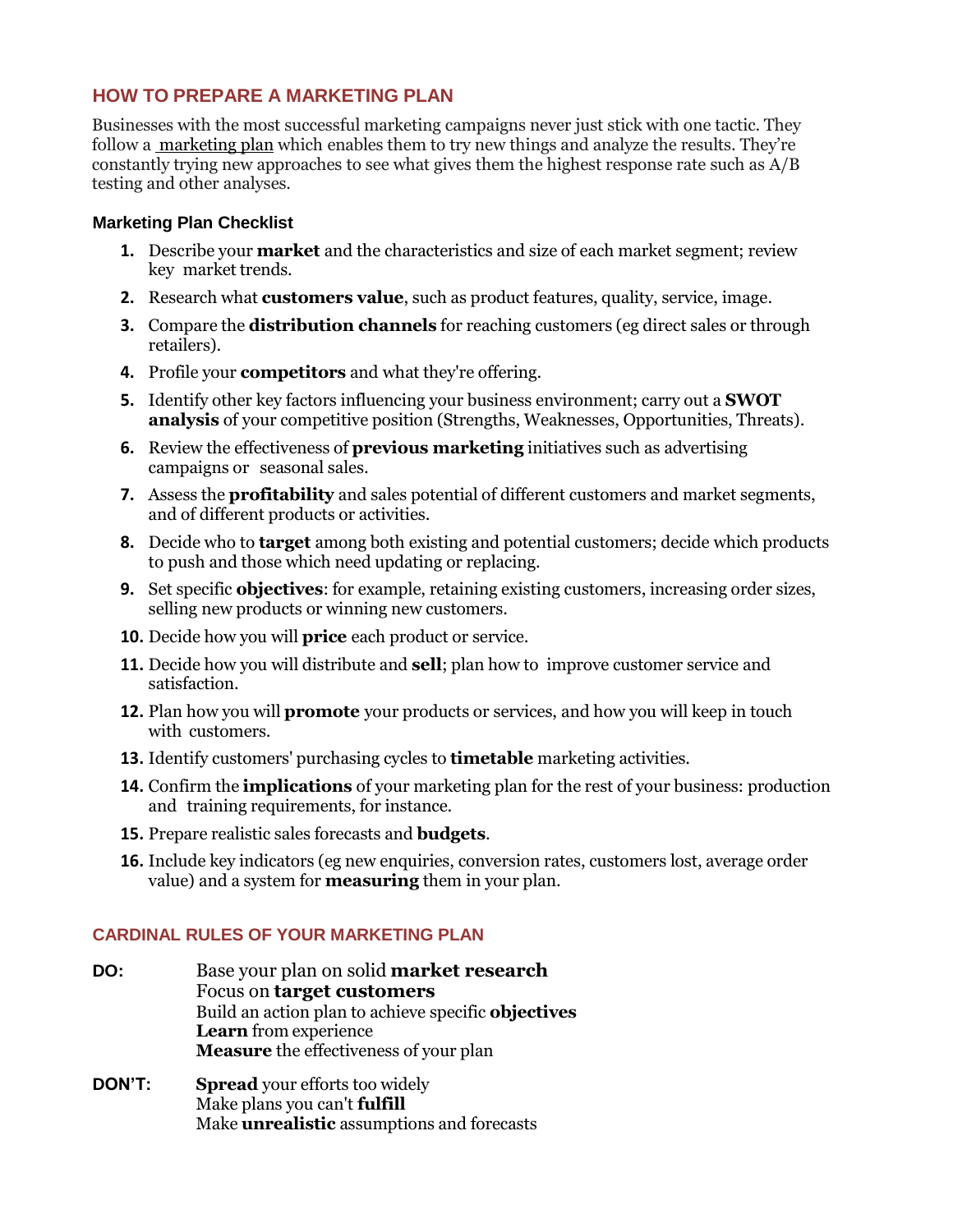# **MARKETING PLAN:** Company Name: \_\_\_\_\_\_\_\_\_\_\_\_\_\_\_\_\_\_\_\_\_\_\_\_\_\_ Year: \_\_\_\_\_\_\_\_\_

| <b>QUESTION</b>                                    | <b>ANSWER</b> |
|----------------------------------------------------|---------------|
| 1) Objectives                                      |               |
| What are the specific goals                        |               |
| of your business this year?                        |               |
|                                                    |               |
| 2) Your Product/Service                            |               |
| What product or service do you offer?              |               |
|                                                    |               |
|                                                    |               |
| 3) Customers                                       |               |
| Who buys (or should buy) your                      |               |
| product? What do they need it for?                 |               |
|                                                    |               |
|                                                    |               |
|                                                    |               |
| 4) Competitors                                     |               |
| Who are your top competitors                       |               |
| and what are their strengths?                      |               |
|                                                    |               |
| 5) Positioning                                     |               |
| Given your competition, what makes                 |               |
| your business great and unique                     |               |
| to customers?                                      |               |
|                                                    |               |
| 6) Pricing<br>How will you price your product?     |               |
|                                                    |               |
| 7) Sales & Support                                 |               |
| How and where will you sell                        |               |
| and service the product?                           |               |
|                                                    |               |
|                                                    |               |
| 8) Promotion<br>How will people find out about you |               |
| and your product?                                  |               |
|                                                    |               |
|                                                    |               |
|                                                    |               |
| 9) Budget                                          |               |
| How much money do you have                         |               |
| to promote the product?                            |               |
| 10) Action Plan                                    |               |
| What will you do and when to sell and              |               |
| promote your product?                              |               |
|                                                    |               |
|                                                    |               |
|                                                    |               |
|                                                    |               |
|                                                    |               |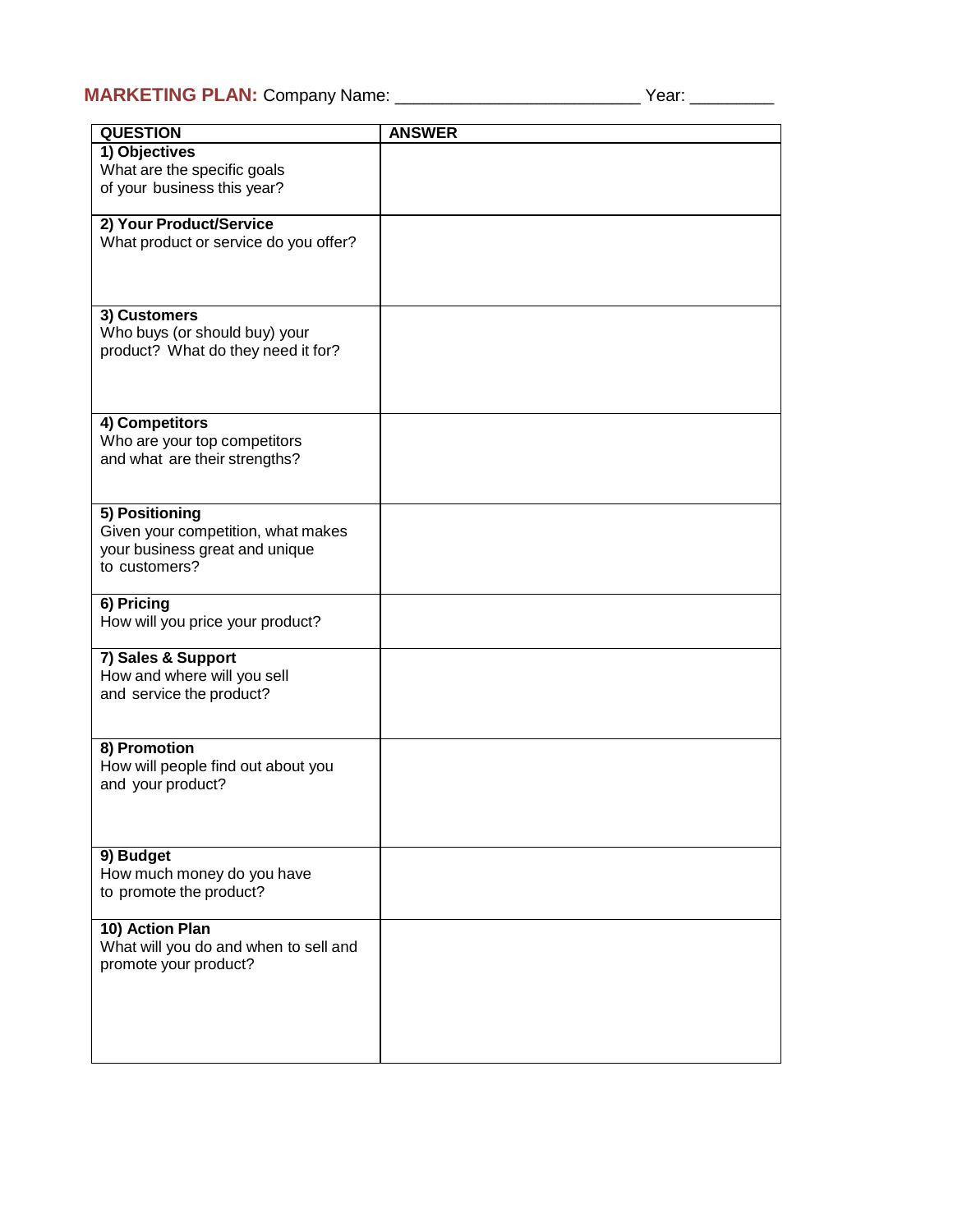# *What will set your business apart from your competitors?* **GREAT CUSTOMER SERVICE.**

# **Good customer service is the lifeblood of any business. Good customer service is all about bringing customers back.**

- 1. Answer your phone.
- 2. Don't make promises unless you WILL keep them.
- 3. Listen to your customers.
- 4. Deal with complaints.
- 5. Be helpful even if there's no immediate profit in it.
- 6. Train your staff (if you have any) to be ALWAYS helpful, courteous, andknowledgeable.
- 7. Take the extra step.
- 8. Throw in something extra. Under promise. Over deliver.

### **5 SECRETS OF GOOD CUSTOMER SERVICE**

**Customer Service Secret Number One:** Build Business to Customer Loyalty.

**Customer Service Secret Number Two:** Provide true customer service.

#### **Customer Service Secret Number Three:** "The Customer Is always Right."

If a customer comes to you about a complaint, be very serious about how you handle it. First, calm him with words and action and show that you are serious about doing something to correct the problem. Even if it is obvious that he's wrong, sometimes it's better for repeat business to take the loss and compensate the customer.

**Customer Service Secret Number Four:** Be honest with your customers.

**Customer Service Secret Number Five:** Educate your staff to be equally as concerned about your customers as you are.



# **THE ELEVATOR SPEECH**

*Telling Your Business Story in 60 Seconds*

- What do you do?
- What problem do you solve?
- Why are you different?
- Why should I care?

Prepare one sentence for each question for a one minute story of your business.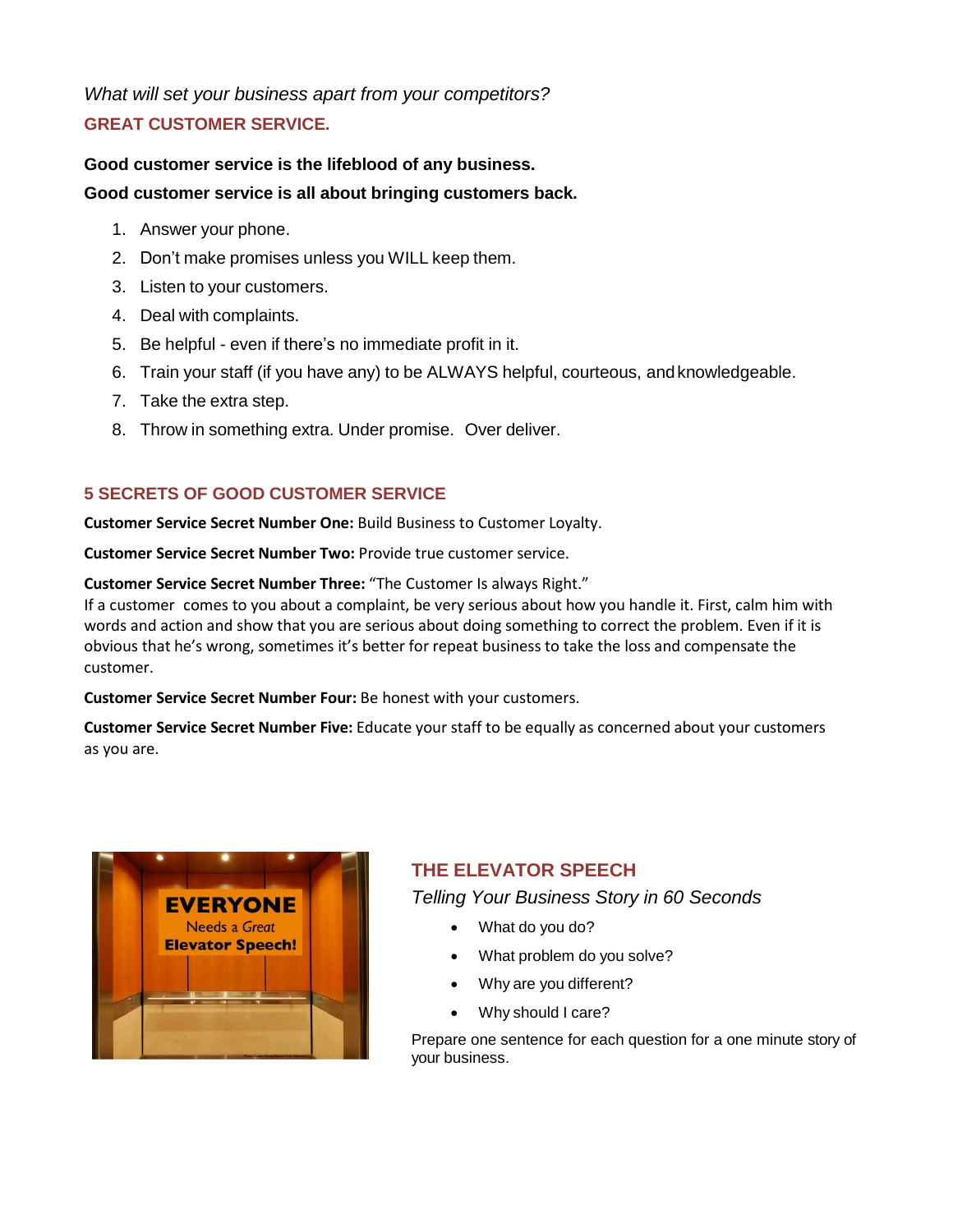#### **8 MISTAKES OF NEWBIE ENTREPRENEURS**

#### BY DANA BROWNLEE March 7, 2014 [www.entrepreneur.com](http://www.entrepreneur.com/)

Most entrepreneurs are familiar with the ridiculously high percentage of small businesses that will fail in the first couple years. The business owners who survived the odds will tell you that they didn't achieve success on sheer passion alone. It took hard work, and in most situations, it didn't happen overnight.

After spending the last decade running my own business consulting for companies and corporations, I have witnessed it all. Here are seven of the most common mistakes I've seen newbie entrepreneurs make with alarming consistency.

**1. Not setting aside enough cash reserves to support yourself.** I believe that one of the reasons why so many small businesses fail within the first few years is NOT because the business model isn't viable or the entrepreneur isn't "good enough" to make the business work, but it's the fact the financial ramp up time is a firm reality. Most entrepreneurs simply run out of money to support the business and/or themselves before the business is profitable enough to sustain itself.

*Tip: Proactively set up a special fund intended to support yourself during the business startup phase. Be conscious of what you put into this fund as you may want to strive for an amount that can fully support you for a year or two to relieve pressure as you ramp up.*

**2. Using assumptions that are overly optimistic during planning.** I see so many newbie entrepreneurs fall into this trap. They have a great idea and convinced their friends and family that it's a no brainer. They jump into the fray only to realize there were a few not-so-little details that they failed to consider or a few areas where their assumptions were overly optimistic and before they know it, that "no-brainer" business is hanging by a thread.

Be honest with yourself. Are you underestimating the time required to get the first client? Are you overestimating the demand for the product? Are you assuming zero risk by not allowing for what could go wrong?

*Tip: Find three to five completely objective people (not friends or family) and specifically ask them to play devil's advocate to you to help identify vulnerabilities, then take steps to mitigate those.*

**3. Not properly evaluating your business model.** Not everyone incorporates a business model into their planning. It's so easy to get really lathered up around the concept of your business, but it's quite another thing to put pen to paper to help you objectively evaluate your overall business model and its profit potential. The simple truth is that having a great idea is just a start – it doesn't necessarily translate into a profitable model.

*Tip: Consider SCORE or a small-business development center to evaluate the business model and offer expert advice. Their perspective could identify a more viable structure that makes better business sense than what you've already established.*

**4. Trying to do everything yourself to save money.** If you try to do EVERYTHING yourself, you'll not only run yourself into the ground, your business will suffer, because you don't bring sufficient expertise in every area. Your time is money. Think about where you must personally invest your energies. Should you be developing and refining your content, products and services, cultivating relationships with key clients and stakeholders, developing credibility within your industry? No one can do this for you. That said, others can develop your website, handle your public relations, develop